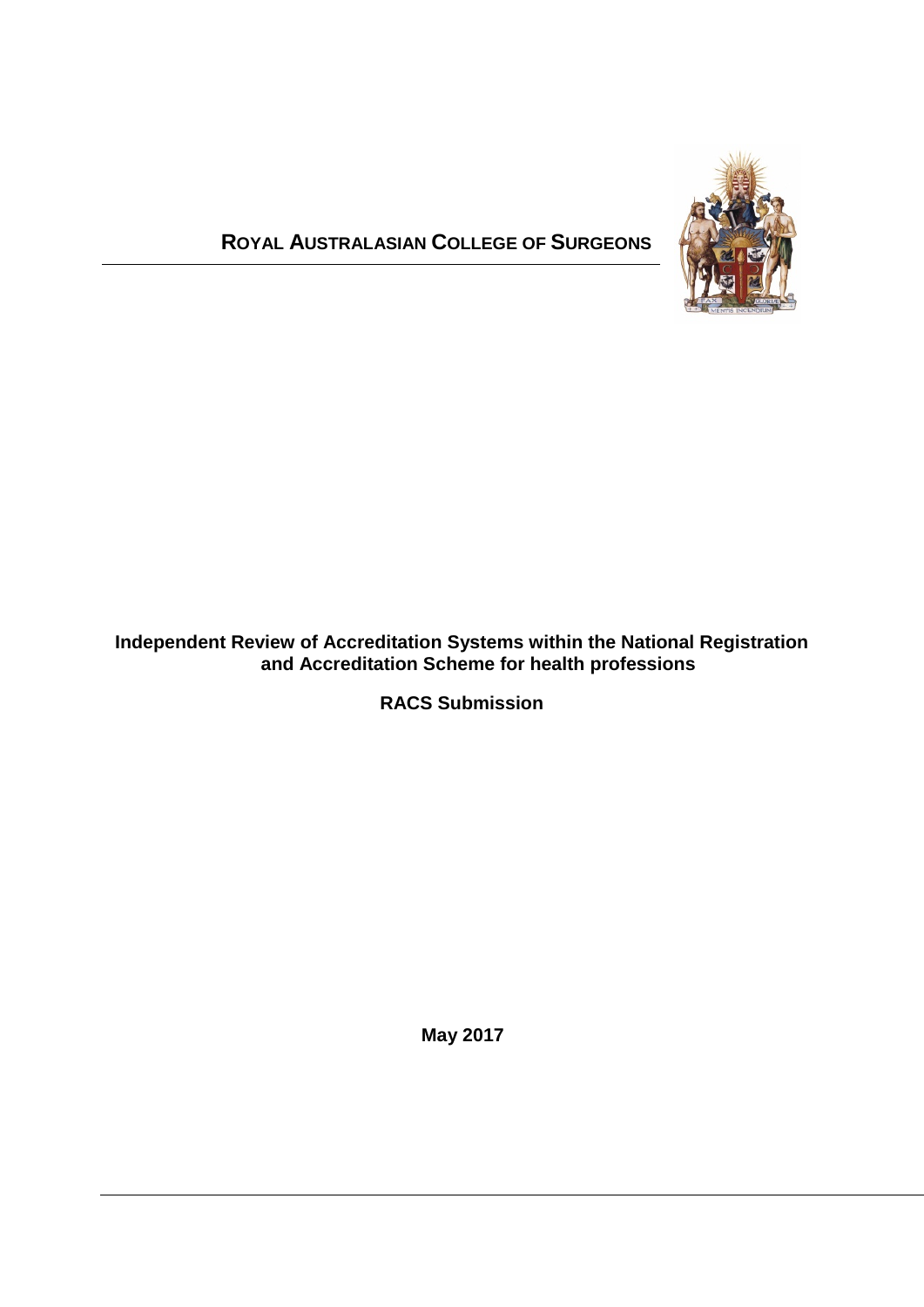RACS is the leading advocate for surgical education, training and standards in Australia and New Zealand. Our Fellows and staff work closely with other health organisations to promote the best health outcomes for patients and the community. RACS represents more than 7000 surgeons and 1300 Surgical Trainees and International Medical Graduates (IMGs).

RACS notes that the discussion paper for the accreditation systems review focuses on a broad range of issues, many which are associated with undergraduate and non-specialist health professionals. Given this, we will largely focus our feedback on the roles of specialist colleges and post-graduate medical councils (number 31 within the consolidated list of issues, p.6).

#### **Surgical Training in Australia and New Zealand**

Specialist medical training is a complex undertaking, requiring co-operation and collaboration with a diverse range of stakeholders. Training takes place alongside and during the delivery of healthcare and there is no comparable education and training model in the education sector. Surgical training in Australia and New Zealand is delivered to a common standard across Australia and New Zealand within a unique environment which includes:

- Common curriculum and training standards across Australia and New Zealand
- **Broad and consistent geographical reach**
- Considerable movement of trainees between learning (healthcare) facilities
- Consistent delivery of education and training incorporated into and integrated with healthcare service delivery at independent healthcare facilities
- Education and training programs designed collaboratively across Australia and New Zealand, and administered locally with central support from the specialist medical colleges
- Bi-national standards and assessment

The environment in which medical specialists are trained represents a significantly different model from the education delivered by a geographically anchored, pure education provider such as a university. RACS considers it an imperative that specialist medical colleges are accredited by a medically focused organisation such as the Australian Medical Council (AMC) rather than a generic educational accreditation body.

#### **Accreditation of Specialist Medical Colleges**

RACS supports on-going quality assurance and improvement as a key principle of health service provision in Australia. As one of the first specialist medical colleges to undergo voluntary AMC accreditation in 2001, RACS is committed to an open and transparent review of our educational programs that aim to deliver a flexible, responsive and sustainable surgical workforce. RACS is currently undergoing full re-accreditation with the AMC in 2017 and we look forward to receiving recommendations from this review that will assist us to identify areas for improvement across our education and training programs.

RACS has observed many improvements to the AMC accreditation model since the program's inception, including greater consistency in the implementation of the standards and a commitment to continuous improvement in alignment with expectations of the broader community. The AMC's staged approach to engagement with specialist medical colleges at all levels over a considerable assessment period promotes active collaboration and participation amongst all stakeholders engaged in providing surgical education and training. The adaptive collaborative nature of the AMC's model supports early input into the review and evaluation process, promoting open and honest dialogue between all stakeholders and reducing any apprehension or mistrust of the process.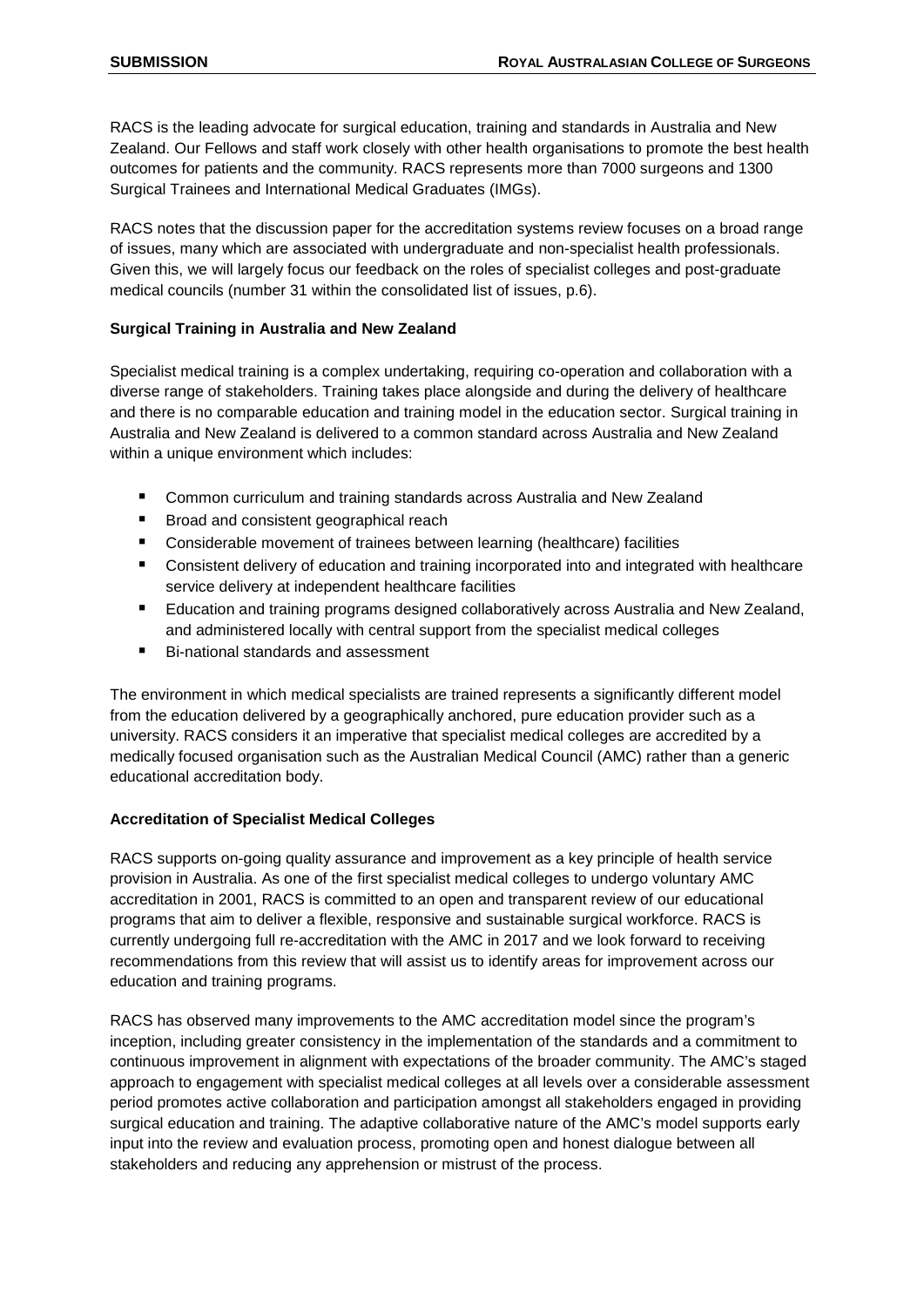At a strategic and policy level, there is a very close working relationship between the Medical Board of Australia (MBA), the Medical Council of New Zealand (MCNZ) and the Australian Medical Council (AMC). Those relationships support consistency in accreditation standards and processes to ensure delivery training and revalidation/ recertification programs that can produce competent and proficient doctors. For the bi-national specialist medical colleges, having consistent quality assurance processes for both Australia and New Zealand supports quality improvement within the profession itself. RACS believes the combined AMC accreditation process provides an efficient and cost effective model while retaining a high degree of rigor and quality assurance.

In summary, RACS considers the AMC accreditation model to be robust and transparent, centred on the public interest, health service sustainability and delivery capability. There is little evidence available within the Australian context that suggests that accreditation of specialist medical colleges by other agencies such as Tertiary Education and Quality Standards Authority (TEQSA) would result in improved compliance to standards, increased efficiencies or better patient outcomes. In the absence of any evidence that demonstrates the need or benefit of moving towards an alternative model, RACS supports maintaining the AMC as the accreditation body for specialist medical colleges.

#### **Oversight of Accreditation and Assessment**

RACS acknowledges the importance of ensuring that appropriate oversight and mechanisms are in place to allow for sufficient scrutiny of our processes and programs. While there is scope for improvement, RACS believes that the multi-layered arrangements that are in place provide sufficient scrutiny of our operations and performance. Our on-going accreditation with the AMC is dependent on providing an annual report that demonstrates our progress against target areas for improvement. We continue to work with the Medical Board of Australia (MBA) to improve communication and develop processes that support increased transparency and accountability. The on-going review of revalidation has the potential to improve existing processes within the healthcare system and we look forward to reviewing the recommendations from this consultation.

RACS is also proactive in identifying areas that can be reviewed to ensure our programs are in alignment with community expectations. For example, we are conscious of the pressure the training program places on our trainees and are committed to ensuring that our trainees welfare is paramount in the development of our training programs. To support this, we have employed a full-time staff member to support our RACS Training Association and are working with the surgical training boards to deliver flexible training options. RACS also offers a Support Program to all Fellows, Trainees and IMG's that provides counselling and coaching services for work and personal issues. Our Building Respect, Improving Patient Safety Action Plan and the Diversity and Inclusion Plan have also provided an impetus for RACS to undertake a variety of College wide initiatives that will improve our transparency and accountability to the public including:

- Recruitment of a community representative to all major Education Boards and Committees of RACS
- Establishment of comprehensive complaints framework available to surgeons, other medical practitioners and members of the public
- Development of resources for the public that seek to address excessive surgical fees
- **Engagement with education specialists to develop training that supports leadership** development
- Commitment to improving Aboriginal and Torres Strait Islander Health through the RACS Reconciliation Action Plan